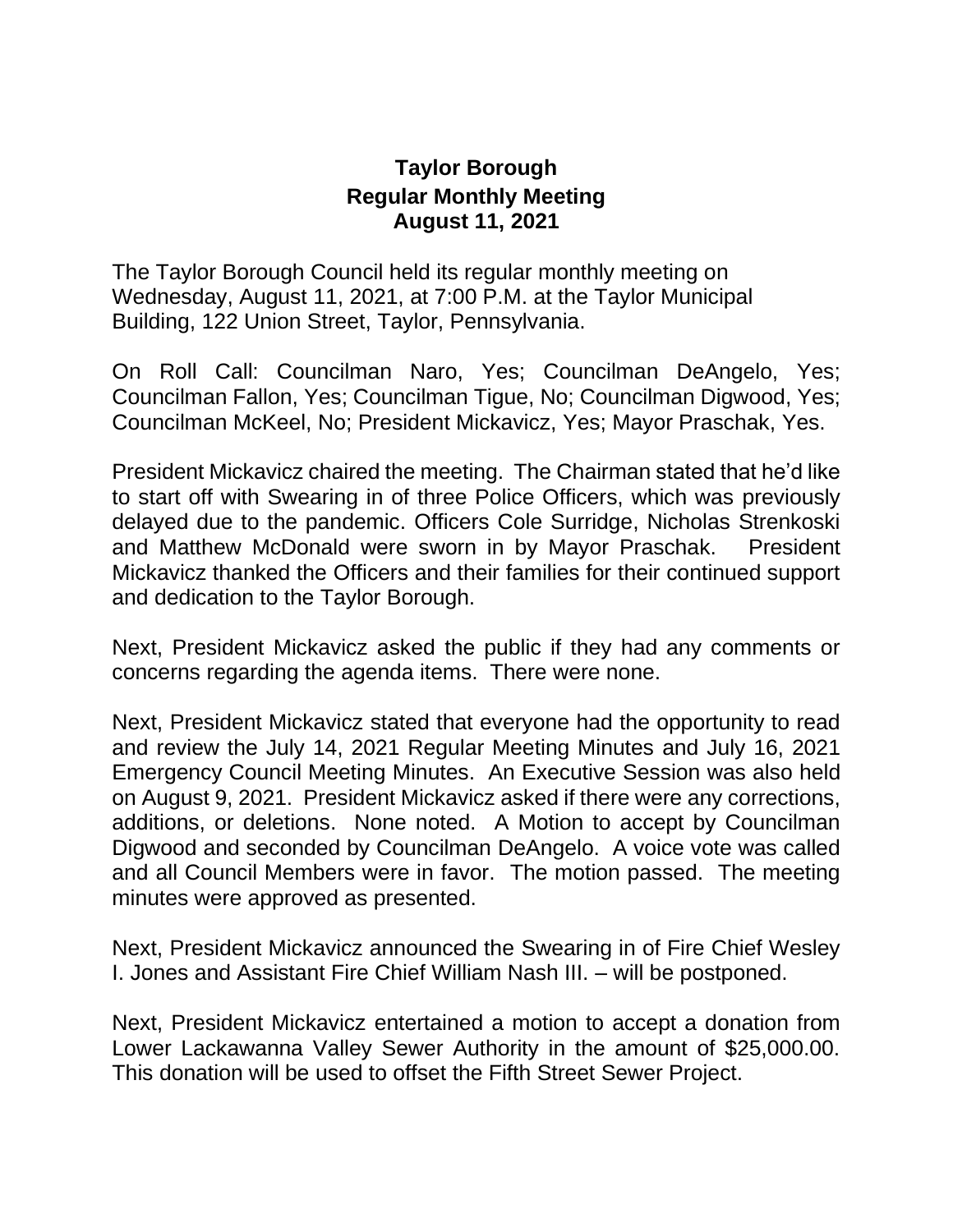A motion to accept by Councilman Fallon and seconded by Councilman Naro. A voice vote was called and all Council Members were in favor. The motion passed.

Next, President Mickavicz entertained a motion to adopt Ordinance # 1 of 2021, an Ordinance amending the Civil Service Ordinance, by hereby adopting amended sections 3.1 and 4.2 along with new sections 3.6, 4.9 and 5.7 of the Civil Service Rules and Regulations for the Borough of Taylor Municipal Civil Service Commission. A motion to accept by Councilman Digwood and seconded by Councilman DeAngelo. A roll call was made – Councilman Naro, Yes; Councilman DeAngelo, Yes; Councilman Fallon, Yes; Councilman Digwood, Yes; President Mickavicz, Yes. The motion passed.

Next, President Mickavicz entertained a motion to adopt Ordinance # 2 of 2021, an Ordinance amending Ordinance # 2 of 2014, adopting certain rules restricting smoking and penalties for Derenick Park, Noakes Park/Little League and the Taylor Community Center Grounds located within the Borough of Taylor. A motion to accept by Councilman Fallon and seconded by Councilman Naro. A roll call was made – Councilman Naro, Yes; Councilman DeAngelo, Yes; Councilman Fallon, Yes; Councilman Digwood, Yes; President Mickavicz, Yes. The motion passed.

Next, President Mickavicz entertained a motion to adopt Ordinance # 3 of 2021, an Ordinance prohibiting the feeding or providing foods to wild animals or birds so as to cause a nuisance. A motion to accept by Councilman Fallon and seconded by Councilman DeAngelo. A roll call was made – Councilman Naro, Yes; Councilman DeAngelo, Yes; Councilman Fallon, Yes; Councilman Digwood, Yes; President Mickavicz, Yes. The motion passed.

Next, President Mickavicz entertained a motion to consider a Resolution # 8 of 2021, authorizing the Council President and any other Borough Officials to execute any required documents to purchase/lease a 2021 Chevrolet Tahoe PPV 4x4 for the Taylor Police Department. (Truck amount \$40,875.00, Police upfit amount \$11,930.55 for a total amount of payments of \$18,907.04, Lease # 63298. Costars # 012-210 (Kovatch) and Costars # 014-1414, Contract # 013-198 (Bonner Chevrolet).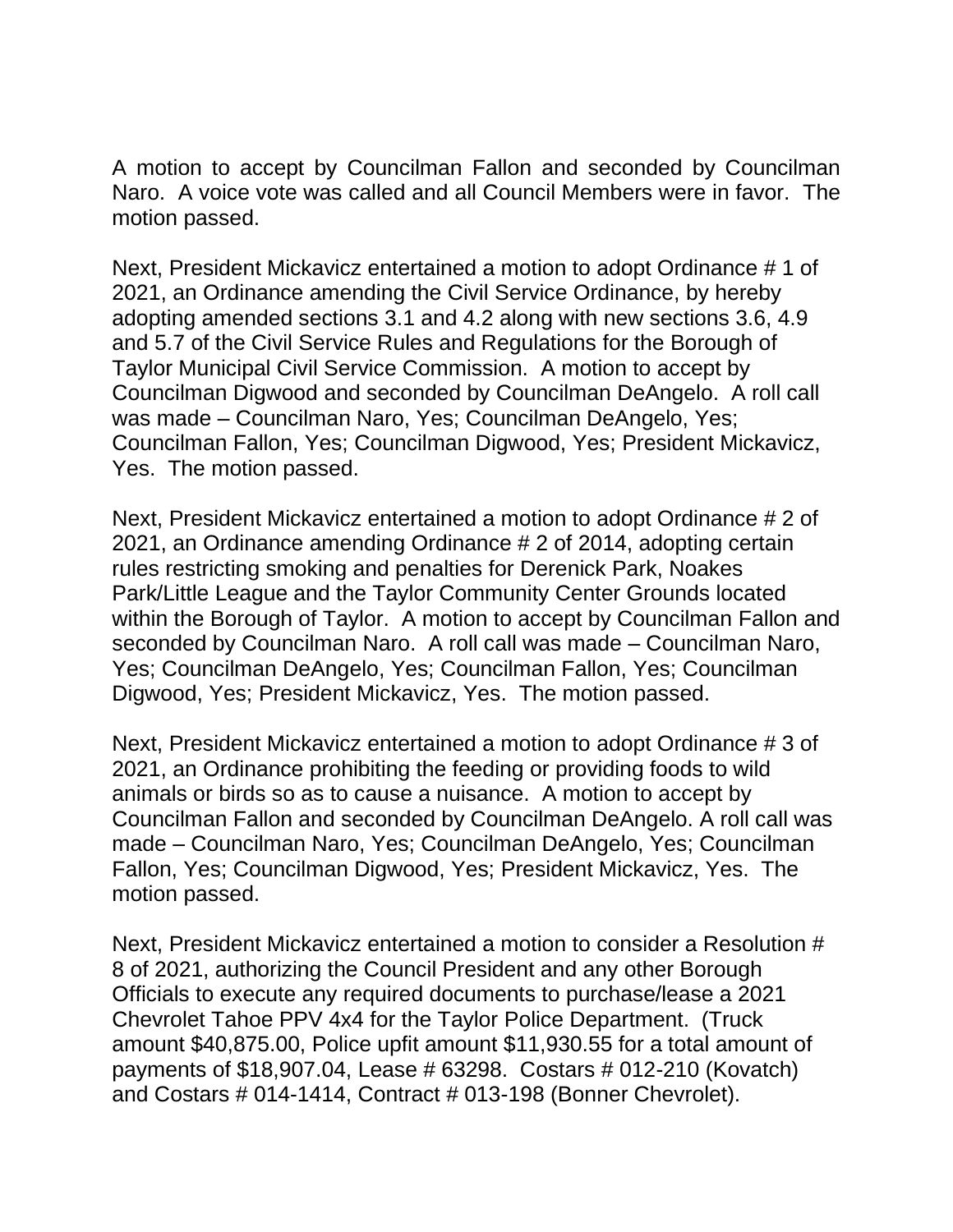A motion to accept by Councilman Digwood and seconded by Councilman Fallon. A voice vote was called and all Council Members were in favor. The motion passed.

Next, President Mickavicz entertained a motion to award a bid to the highest bidder for the 2005 Chevrolet HD 2500 pickup with snowplow and salt box. The three highest bids received were: Ezman Auto Sales - \$4,201.00; Gallagher Masonry LLC - \$2,601.00; Alex Pucilowski - \$2,151.00 out of six bids received. A motion to accept by Councilman Naro and seconded by Councilman Fallon. A voice vote was called and all Council Members were in favor. The motion passed.

Next, Mr. Zeleniak read the Approval of Bills for Payment for July 2021. Attached are the list of paid invoices and open invoices.

Next, President Mickavicz entertained a motion to pay the July 2021 Payroll in the amount of \$103,106.11. July General Fund Open Invoices in the amount of \$70,147.05. July Paid Invoices in the amount of \$54,184.50 and July Liquid Fuels Open Invoices in the amount of \$6,621.91 - Total Expenditures \$234,059.57 when funds are available. A motion was made by Councilman Tigue and seconded by Councilman Digwood. A voice vote was called and all Council Members were in favor. The motion passed.

| <b>July Payroll</b>                    | \$103,106.11 |
|----------------------------------------|--------------|
| <b>July General Fund Open Invoices</b> | \$70,147.05  |
| <b>July Paid Invoices</b>              | \$54,184.50  |
| July Liquid Fuels Open Invoices        | 6,621.91     |
| <b>Total Expenditures</b>              | \$234,059.57 |

Next, Mr. Zeleniak read the Treasurer's Report for July 2021. The Treasurer's Report was placed on file.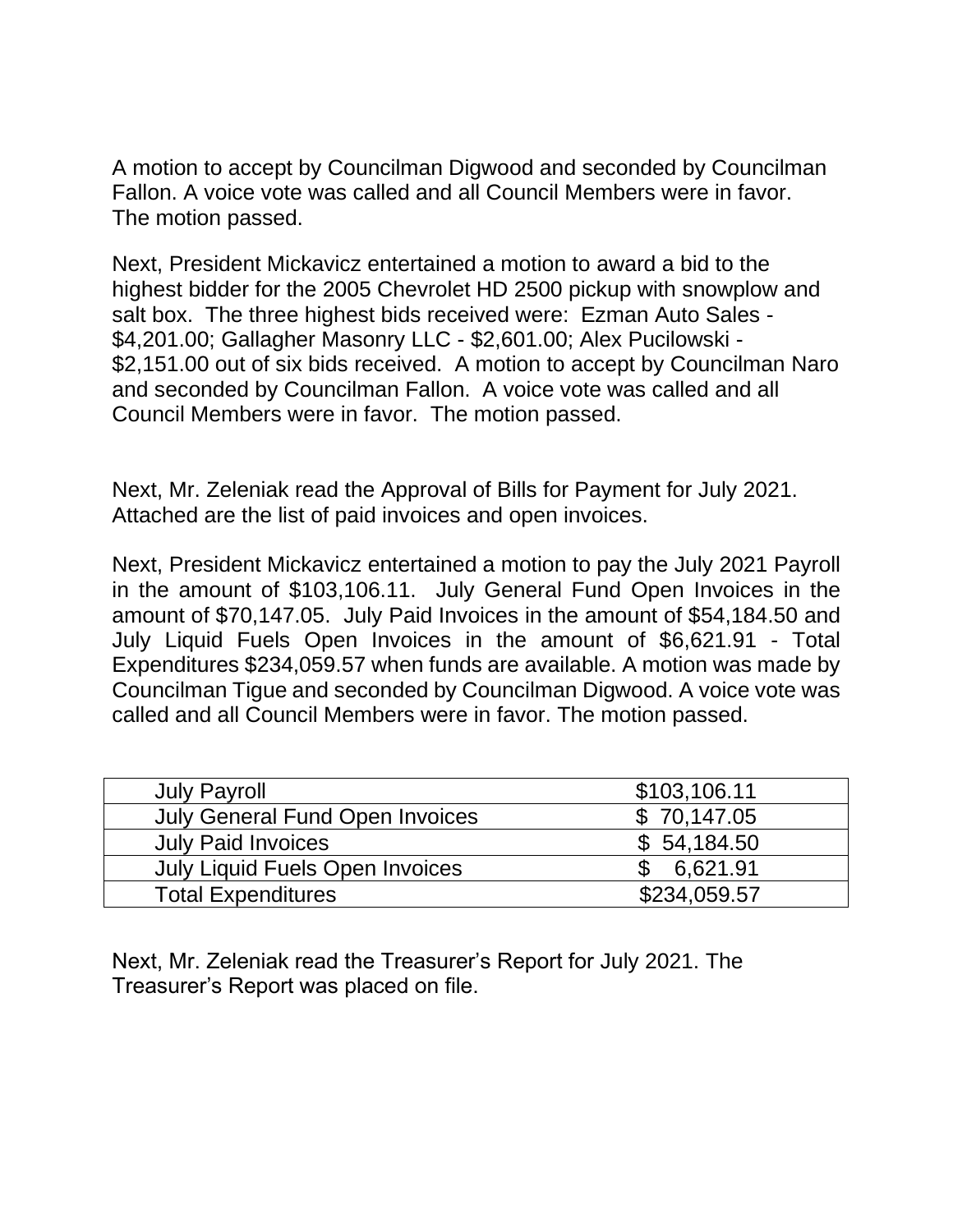## **Treasurer's Report July 2021**

| <b>Local Services Tax</b>                     | \$609.26     |
|-----------------------------------------------|--------------|
| 2021 Real Estate                              | \$166,000.00 |
| RE: Tax Delinquent 2020                       | \$1,456.70   |
| RE: Tax Delinquent 2019                       | \$31.20      |
| RE: Tax Delinquent 2018                       | \$33.86      |
| RE: Tax Delinquent 2017                       | \$32.75      |
| <b>RE</b> Transfer Tax                        | \$8,952.30   |
| <b>Tax Duplicates</b>                         | \$90.00      |
| <b>Earned Income Tax</b>                      | \$17,783.05  |
| <b>UCC Building Permits</b>                   | \$5,117.34   |
| <b>Court Fees/Police Fines</b>                | \$3,407.78   |
| <b>TCC</b>                                    | \$1,359.00   |
| Waste Management 2 <sup>nd</sup> Quarter 2021 | \$308,144.98 |
| Zoning                                        | \$45.00      |
| <b>LLVSA Donation</b>                         | \$25,000.00  |
| <b>Fire Escrow</b>                            | \$24,079.00  |
| <b>ARPA Funds</b>                             | \$309,454.53 |
| <b>Intergovernmental Revenue</b>              | \$344.42     |
| Other Income                                  | \$807.76     |
| Interest                                      | \$59.22      |
| <b>Total Revenue</b>                          | \$872,808.15 |

Next, Mr. Zeleniak read the Financial Report for July 31, 2021. The Financial Report was placed on file.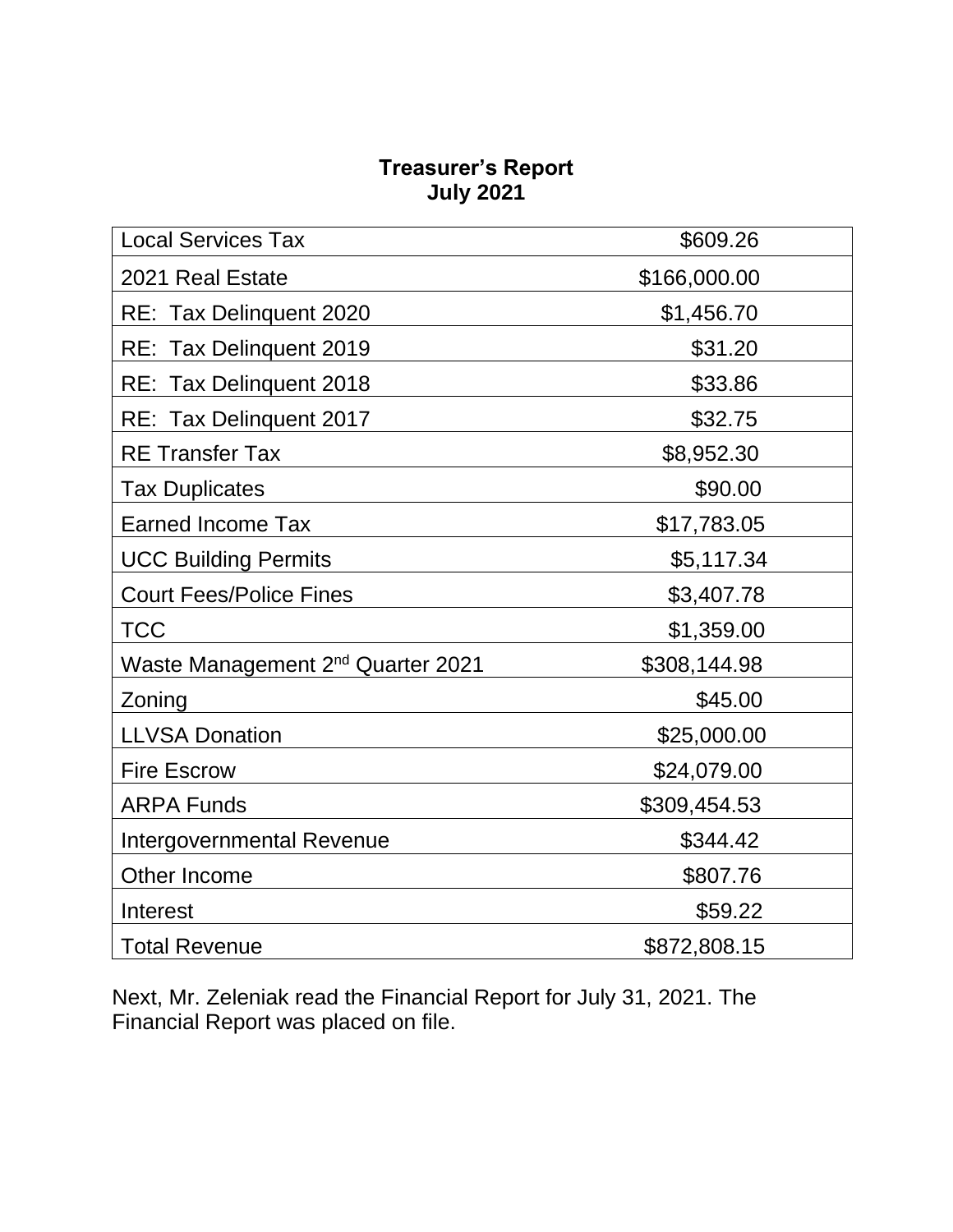## **Financial Report July 31, 2021**

| <b>General Account Balance</b>       | \$1,494,291.68 |
|--------------------------------------|----------------|
| <b>Real Estate Tax Account</b>       | \$1,366.92     |
| <b>Liquid Fuels Account Balance</b>  | \$416,887.45   |
| <b>Splash Park Account</b>           | \$30,758.49    |
| <b>Veteran's Memorial Account</b>    | \$1,006.05     |
| Hero's Banner Account                | \$6,416.94     |
| <b>ARPA Account</b>                  | \$309,454.53   |
| <b>ESL, Inc. Escrow Account</b>      | \$474,437.92   |
| Fire Insurance Escrow                | \$24,083.00    |
| <b>Escrow Account (General)</b>      | \$2,045.90     |
| <b>Escrow Funds (Taylor Commons)</b> | \$60,260.41    |
| <b>Police Pension Fund</b>           | \$4,108,066.98 |
| Open Purchase Orders (PO's)          | (\$21,475.50)  |
| 10 Year General Obligation Note      | (\$192,005.14) |
| <b>Lease Obligations</b>             | (156,861.99)   |

Next, President Mickavicz asked that the Recycling Report for July 2021 be placed on file.

## **Recycling Report July 2021**

|                 | Pounds  | Tons  |
|-----------------|---------|-------|
| Commingle       | 27,220  | 13.61 |
| Cardboard/Paper | 38,220  | 19.11 |
| <b>Brush</b>    | 77,120  | 38.56 |
| Totaling        | 142,560 | 71.28 |